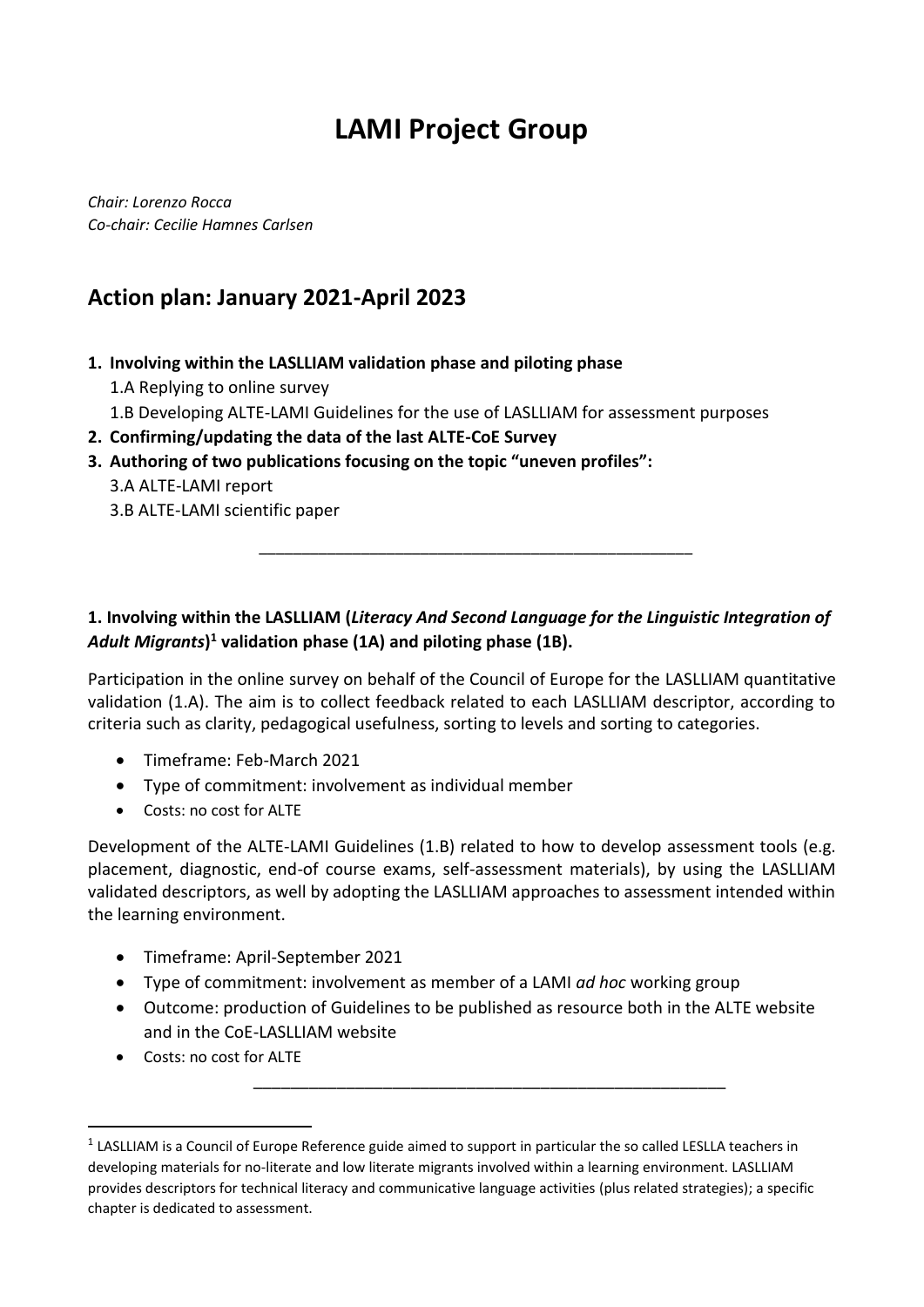### **2. Confirming/updating the data of the last ALTE-CoE Survey**

The purpose of the survey was to get an overview of the language requirement and knowledge of society requirements that different Council of Europe member states set for migrants and refugees applying for citizenship, permanent and temporary residency, and even for entrance to a country in cases of family reunification. The study was carried out in 2018, and the final report was published online in 2020 [\(https://rm.coe.int/linguistic-integration-of-adult-migrants-requirements-and](https://rm.coe.int/linguistic-integration-of-adult-migrants-requirements-and-learning-opp/16809b93cb)[learning-opp/16809b93cb\)](https://rm.coe.int/linguistic-integration-of-adult-migrants-requirements-and-learning-opp/16809b93cb). Since there are constant changes in migration policies in Europe, the information at least for some of the countries, might already need to be updated to incorporate changes in policy over the past two years.

Thus, the aim of this second LAMI action, is to recruit ALTE members who are willing to check the information for their particular countries in the 2020 report and update information where needed.

The updated information will be added as an appendix to the existing report. Yet, the main reason why we want to update the survey data, is that we want to use this in follow-up study focusing on of the consequences of citizenship testing on one group that we know from prior studies is facing particular challenges in passing the requirements, which is the group of migrants and refugees with little prior schooling and low levels of literacy.

- Timeframe: September 2021
- Type of commitment: involvement as individual member
- Costs: no cost for ALTE

## **3. Authoring of two publications: ALTE-LAMI report (3.A) and an ALTE-LAMI scientific paper (3.B), both focused on the topic "uneven profiles"**

\_\_\_\_\_\_\_\_\_\_\_\_\_\_\_\_\_\_\_\_\_\_\_\_\_\_\_\_\_\_\_\_\_\_\_\_\_\_\_\_\_\_\_\_\_\_\_\_\_\_\_

This is a longer-term project working on investigating and promoting the use of uneven profiles in the construction and use of tests.

More in details, this third action has to do with the importance of recognizing learners' jagged profile, or uneven profiles, across the different language skills (see for instance *CEFR Companion volume*, Figure 9, p. 42). It is underlined both in the CEFR and in the Companion Volume that it is quite natural for language learners, and actually for all language users, to perform better in some skills than others. This is even more so for adult migrants with little prior schooling and low levels of literacy. For these learners, it is of particular importance that their limited reading and writing skills do not affect their scores when their oral abilities, listening and speaking/interacting, are measured. It is stressed in the CEFR that the typically uneven profiles of language users should also be taken into account when developing tests. And to our knowledge, quite a few ALTE members do indeed develop tests that yield separate scores in the separate language skills.

The ALTE LAMI booklet published in 2016, points to many important advantages of testing reading, writing, listening and speaking in separate parts of the test yielding separate scores. Firstly, and as mentioned above, low-literate migrants' lack of proficiency in reading and writing will to a less agree affect their scores on listening and speaking tests if measured separately. Secondly, it allows candidates to sit for only some parts of the test, it allows them to sit again for only the parts of the tests that they need, which may be more motivating for them. And thirdly, uneven profiles may also reflect different needs in the different language components. In order to set the right requirements